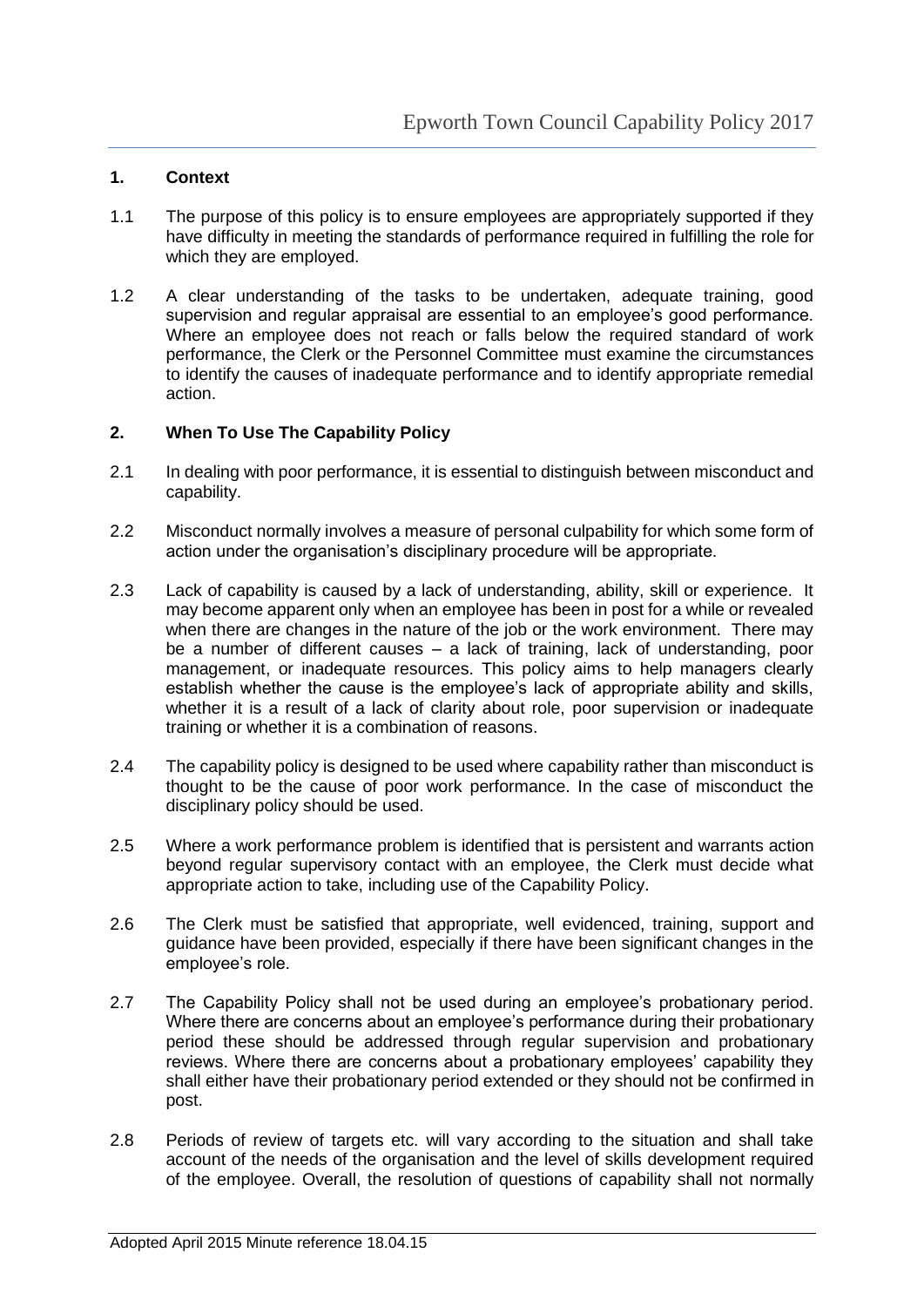take more than six months. The total number of review meetings will also depend upon individual circumstances. Generally, where there are greater numbers of targets to be met over longer periods there will be a greater number of review meetings.

- 2.9 When looking to improve an employee's capability, consideration should be given to a number of different options that include
	- **Training**
	- **Personal development**
	- **•** Mentoring
	- **Counselling**
- 2.10 Capability review meetings shall not substitute for regular supervision. The nature and agenda of supervision meetings shall be reviewed to ensure that supervisory sessions remain supportive and broad in scope and do not focus merely on work performance difficulties as dealt with in capability review meetings.
- 2.11 There may also be a developmental need for the Clerk to help them be more supportive or provide better line management for the employee
- 2.12 Any person aggrieved by any decision concerning an assessment of their abilities that has taken place at any stage during the process shall have the right to use the Grievance Procedure to achieve a resolution of those specific issues before the Capability Procedure is moved onto the next stage.
- 2.13 Where a person's performance has not improved significantly by the end of the Capability Process, alternative options such as (demotion or transfer to another post) with the consequent loss of salary and benefits may be considered to be an appropriate alternative to the termination of contract.
- 2.14 Nothing in capability policy or procedures shall be taken to compromise or remove an employee's statutory rights under employment legislation.
- 2.15 Where the capability issue concerns the Clerk, the matter will be dealt with by the Personnel Committee.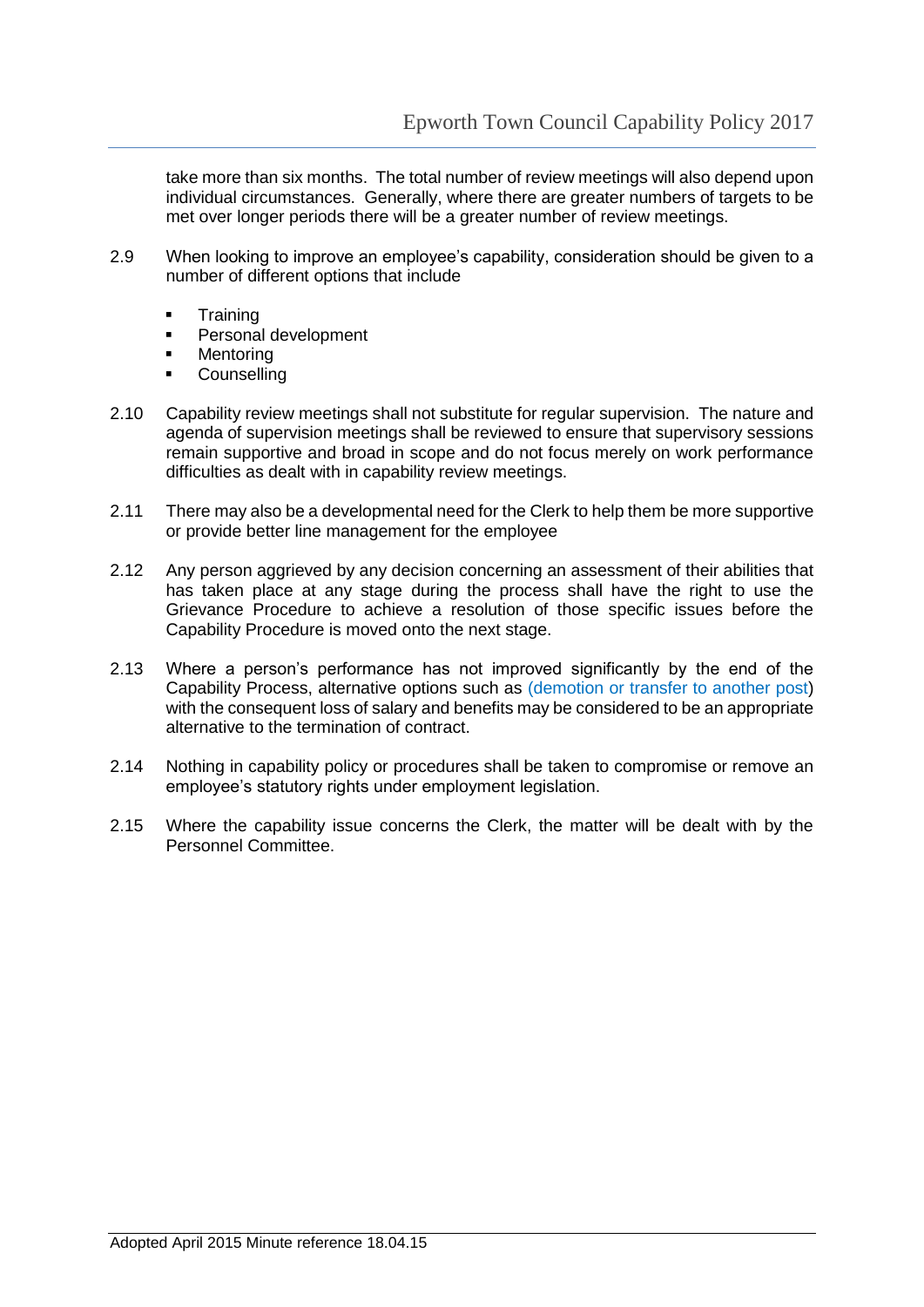# **PROCEDURE**

### **1. First Step Informal Review**

1.1 The Clerk has the responsibility for identifying when there may be a question about an employee's capability to carry out their role. The first action is always for poor performance to be discussed with an employee as part of a regular supervisory arrangement with them, allowing the employee the opportunity to state their case and work towards improving their performance. It is probable that a fair and frank discussion about performance may highlight difficulties and unknown reasons for poor performance and clarify understanding about the level of performance required and require no further formal action.

### **2. Second Step Formal Review**

- 2.1 The Clerk should formally investigate concerns about work performance before deciding to implement the Capability Policy and should, as part of their investigation draw together information from:
	- Notes of supervisory meetings
	- The most recent appraisal
	- The employee's training record
	- The employee's induction programme
	- The employee's overall work targets and job profile
	- The employee's attendance records
	- Any relevant information about the employee's health

This list should not be considered to be exhaustive.

- 2.2. Based on the outcome of their investigation the Clerk shall decide whether or not to use the Capability Policy.
- 2.3 Advice should be sought if the employee has a health problem thought to be affecting their performance.
- 2.4 When the Clerk decides to use the Capability Policy they shall convene a formal capability review meeting with the employee. The employee must be given notice of and papers relevant to this meeting at least ten working days in advance of it.
- 2.5 The employee may be supported by anyone of their choice (including a Trade Union representative) at this meeting. The Clerk should chair the initial meeting to ensure that both parties are aware of their roles and responsibilities, to ensure that all issues about management and performance are adequately identified and an agreed course of action is implemented. The meeting shall be minuted and copied to all present. These principles shall be applied to any subsequent capability review meetings.
- 2.6 The capability review meeting shall
	- identify whether or not support and training to the employee has been at a level which an employee could normally expect,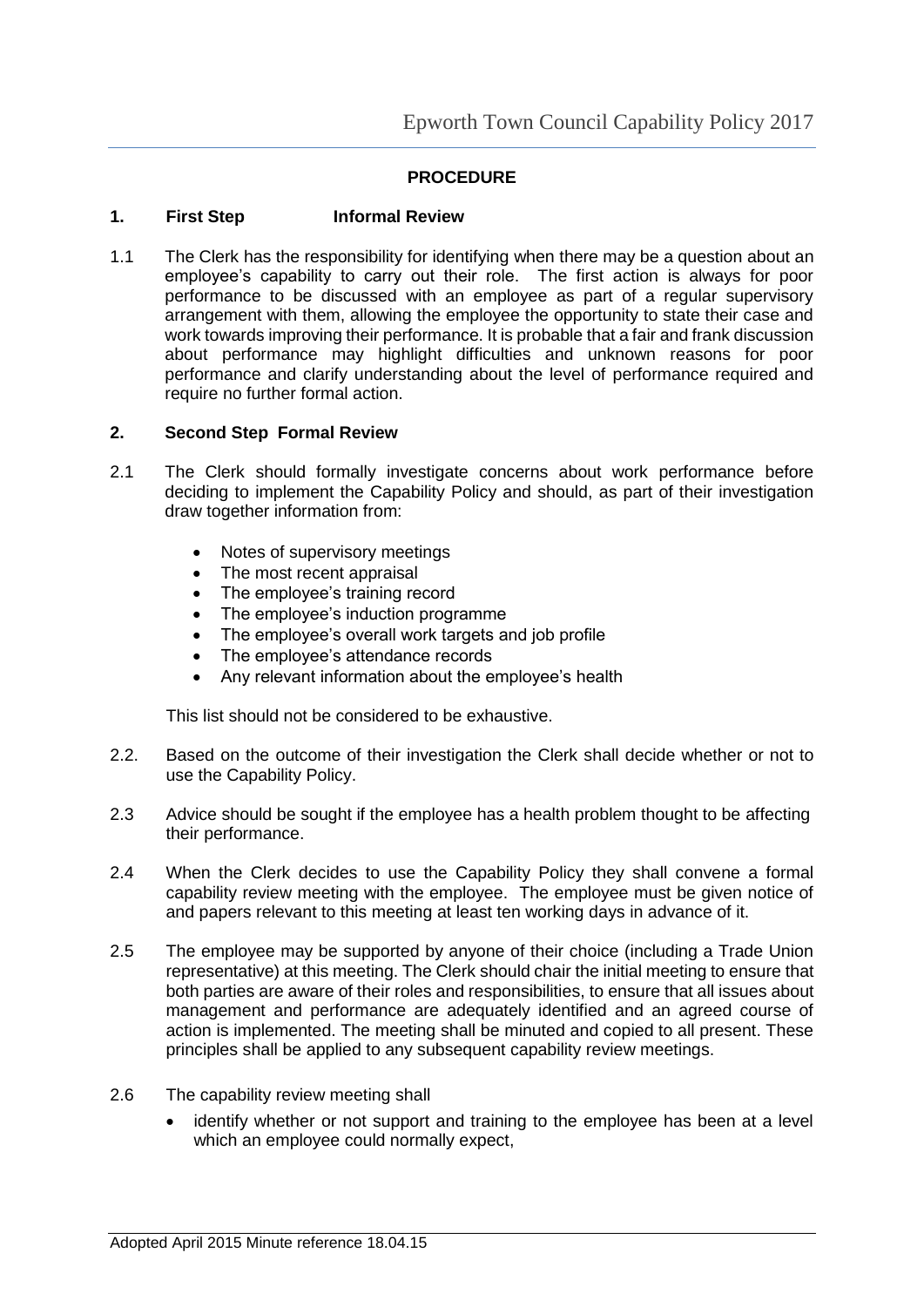- identify those areas where the employee's work performance (including work targets) is felt to fall short of the standard normally expected,
- review and if necessary re-set the employee's work targets,
- identify the support that the employee will need to help them to meet their work targets
- set a programme of review of progress with work targets, support arrangements etc.
- 2.7 The employee shall have at least ten working days to consider the issues discussed at the capability review meeting. They shall, before the end of the agreed period, inform the Clerk whether or not they agree with the outcome of the meeting. If agreement cannot be reached then the Clerk should consider alternative action that may include use of the disciplinary procedure.

# **3. Final Step Review Outcome**

- 3.1 At the final capability review meeting, the employee shall be told:
	- that they are now performing to the standard required and that no further action will be taken (unless performance problems recur); OR
	- it is the Clerk's view that they still do not meet the performance requirements for the job; OR
	- that they do not meet the performance requirements for the job, but there might be suitable alternative employment to which the employee could be transferred on the appropriate terms and conditions for that post.
- 3.2 If the view is that the employee still fails to meet the agreed performance requirements for the job, the Clerk shall forward all relevant papers with their recommendation to the Personnel Committee which shall review the process to ensure that it has been fair and reasonable to all parties concerned. All papers should be passed with a reasonable to all parties concerned. recommendation to the Committee to reject or endorse the recommendation in which case the employee shall be dismissed from their post. The Personnel Committee's decision and the reasons for it shall be confirmed in writing and the employee shall be informed of their right to appeal against the decision. The period of notice shall be as specified in the employee's contract of employment.
- 3.4 As an alternative to dismissal, the employee may be asked to consider any redeployment options available at the time where their skills and experience meet the person specification for the post.
- 3.5 An employee has the right to appeal against dismissal on grounds of incapability. The aim of the appeal is to review the decision in light of:
	- a claim that the Capability Policy was not correctly followed
	- the employees belief that the decision reached is unfair
- 3.6 Appeals must be in writing to the Chairman within fourteen days of the employee receiving written confirmation of their dismissal. The employee and the Clerk may make written submissions to the appeals panel. All documents/evidence shall be sent to the